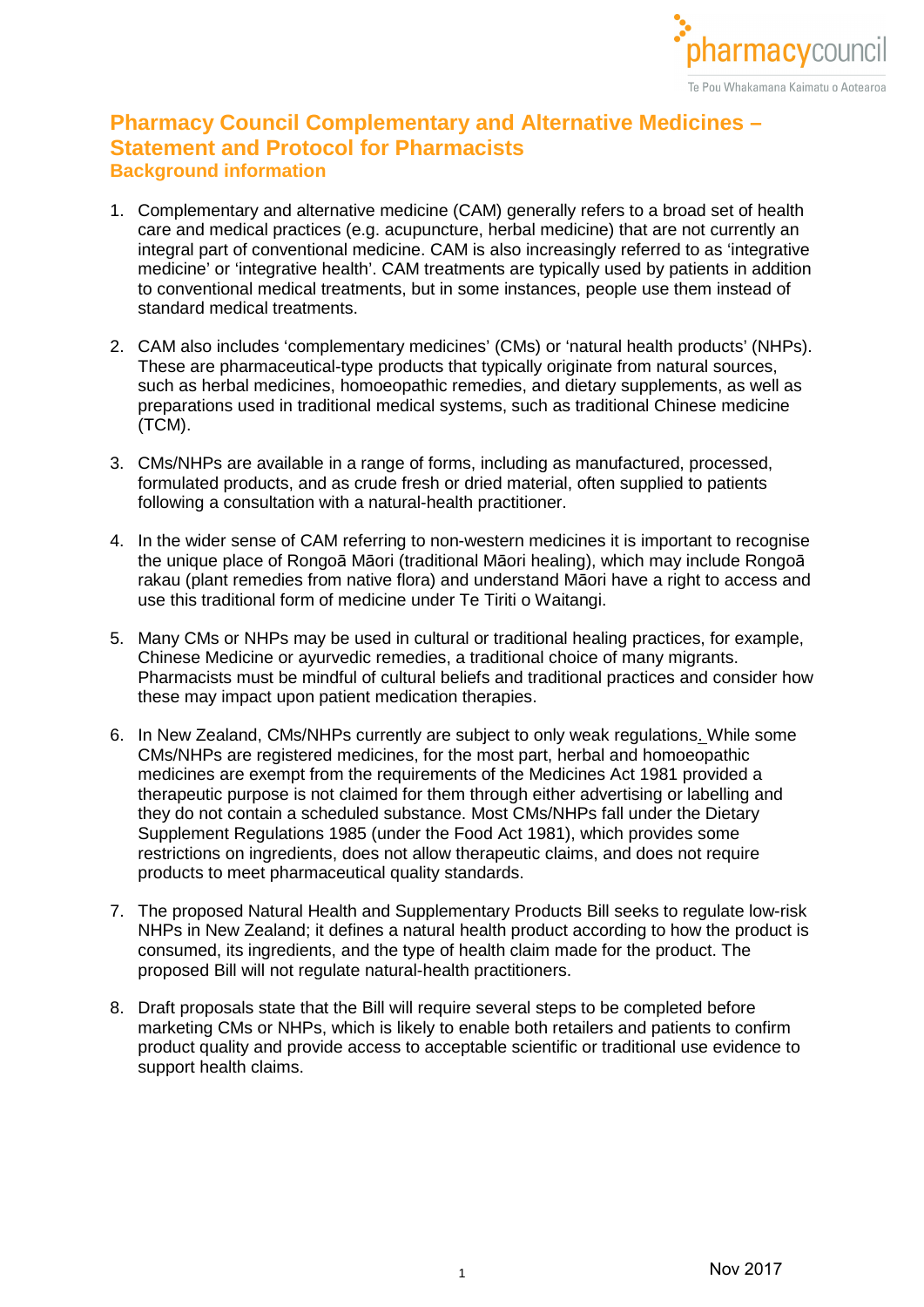9. As medicines experts, pharmacists are expected to provide accurate, unbiased information to patients on the quality, use, safety and effectiveness of all medicines However, since there is often limited information available relating to the efficacy of many CMs/NHPs we expect that pharmacists refer to resources available to ensure they meet their profession obligations<sup>[1](#page-1-0)</sup>.

## **Best Practice Expectations for Pharmacists supplying CMs or NHPs**

- 10. It is not the Pharmacy Council's (Council) purpose to endorse any particular CMs/NHPs or CAM treatment or practice; however, Council believes it is necessary that pharmacists have a basic knowledge of CAM and CMs/NHPs in order to engage with and advise patients appropriately. This also ensures pharmacists can meet their duty of care to patients and the profession.
- 11. Pharmacists must practise within their registered scope, their area of competence and in a manner consistent with their profession, legal and ethical obligations.
- 12. Pharmacists should be able to counsel patients about the quality, general use, the current state of the evidence and any safety issues regarding CMs/NHPs, including their use and potential interactions with other medications. Where CMs/NHPs have demonstrated benefits for the patient and have minimal risk of harm, and where patients have made an informed choice and given their informed consent, Council does not oppose their considered use.[2](#page-1-1)
- 13. The Pharmacy Council Code of Ethics requires that pharmacists practise within and maintain competence relative to their sphere of activity or scope of practice, which may include offering advice on treatments or medicines, including CMs/NHPs. Pharmacists selling or supplying CMs/NHPs must only recommend a product where they are satisfied of its safety, and quality. They must explain the options available, including the risks and benefits, and assist patients in making informed decisions by providing relevant and independent information.
- 14. When supplying products or information about treatments/products/services that have no current evidence of proven efficacy pharmacists are expected to:
	- a. ensure that patients are informed about the degree to which treatments or products have been evaluated, and
	- b. the degree of certainty and predictability that exists about their efficacy and safety
- 15. Pharmacists must advise patients when scientific support for treatment is lacking.

<span id="page-1-0"></span> <sup>1</sup> Pharmacists often have limited information available relating to CMs or NHPs, however, we expect that when the Natural Health and Supplementary Products Bill is passed and comes into effect, pharmacists will have greater access to a reliable source of information regarding product safety, efficacy and justified health claims for products.

<span id="page-1-1"></span> $2$  Medical Council NZ Statement on complementary and alternative medicine. March 2011.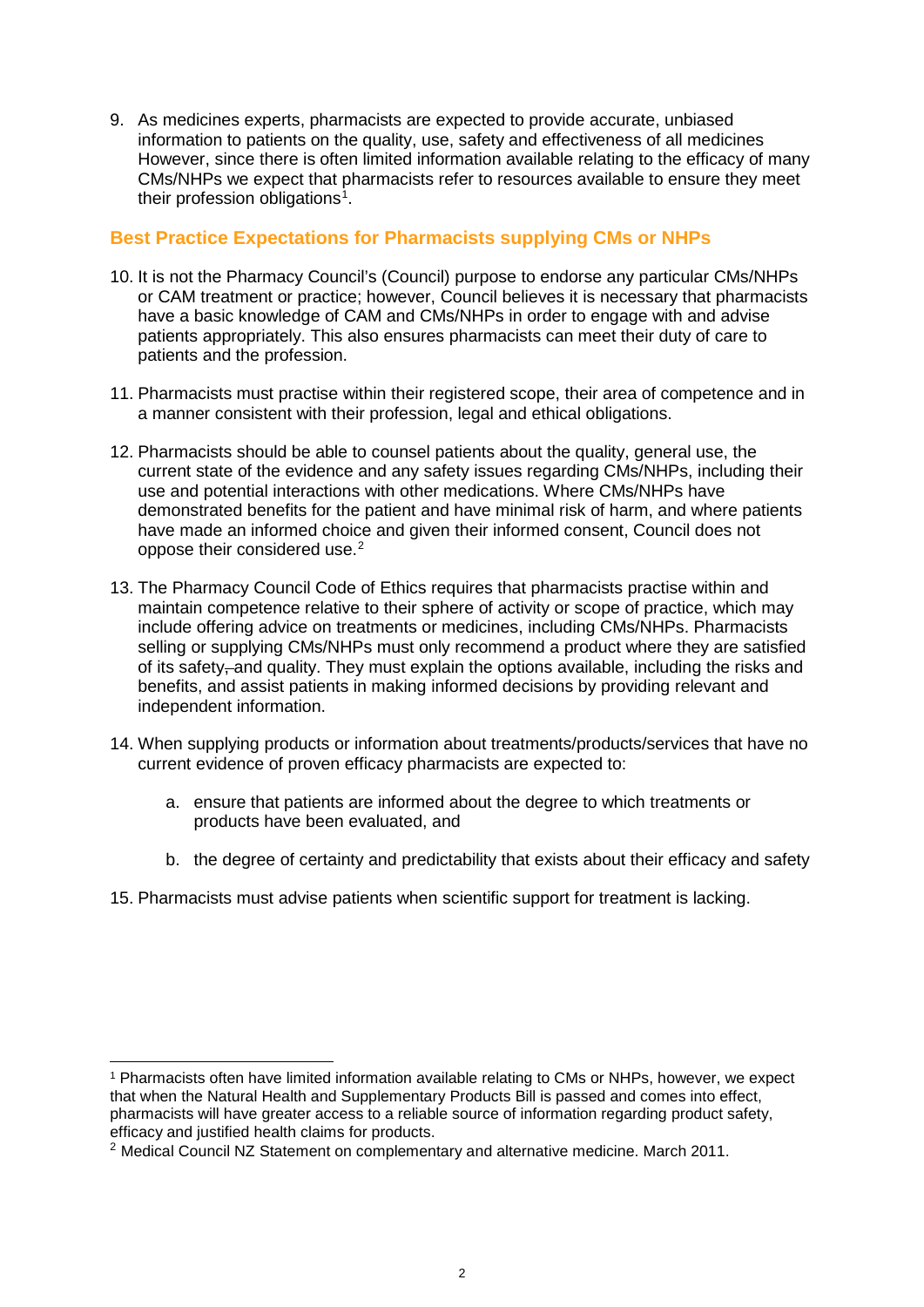16. Pharmacists should be aware that some patients may stop using, or change their use of, prescription medicines if they think their health is improving due to their use of CMs/NHP, alternative therapies or rongoā. Patients should be encouraged to continue taking their prescribed medication, and to inform the prescriber of their use of other health products or therapies. Where pharmacists encounter patients who are inappropriately self-treating with CMs/NHPs, they should provide appropriate advice and/or refer them to another health professional.

#### **Steps that must be followed by pharmacists during consultations regarding complementary medicines/natural health products where a patient actively seeks advice or a CM/NHP is recommended.**

- 17. You must obtain a patient medical history that meets the standard of competence required for the profession and that collects information regarding the patient's current symptoms, medical conditions, previous and current therapies, particularly conventional prescription and non-prescription medicines, and CMs/NHPs. You must advise patients of the evidence-based conventional treatment options, as reflected by current knowledge.
- 18. During a patient consultation for CMs/NHPs, in order to assess whether supply is safe and appropriate for a patient you must:
	- a. ensure that the proposed product is sourced from a reputable supplier and that the patient is not likely to experience harm from its use
	- b. ensure that the use of a CM or NHP will not cause the patient harm by delaying or interfering with access to, or the effectiveness of, accepted conventional medical treatment
	- c. have current knowledge about the therapeutic risks and benefits of the CM/NHP and discuss these in an appropriate manner with the patient
	- d. make the health and well-being of your patient the first priority
	- e. provide sufficient information regarding the CM/NHP to allow patients to make informed choices
	- f. not misrepresent information or opinion. Patients must be made aware of the likely effectiveness of a given therapy according to recognised peer-reviewed medical publications, in spite of your personal beliefs
	- g. provide the patient with a timeframe for accessing conventional medicine if their condition is unresolved or there is no improvement

#### **When patients actively request supplies of CMs/NHPs from a pharmacist or self- selects product from the pharmacy:**

- 19. The pharmacist, as a health professional has a duty of care to engage and attempt to initiate conversation around safe use of the CM/NHP or referral for conventional treatment when risk of patient harm is perceived. It is appreciated that not all patients will wish to engage in conversation when purchasing a familiar self-selected CM/NHP
- 20. Pharmacists should make efforts to monitor patients' self-selected use of CMs/NHPs from the pharmacy and engage in discussion with the patient whenever supply may not be in the patients' best interests.